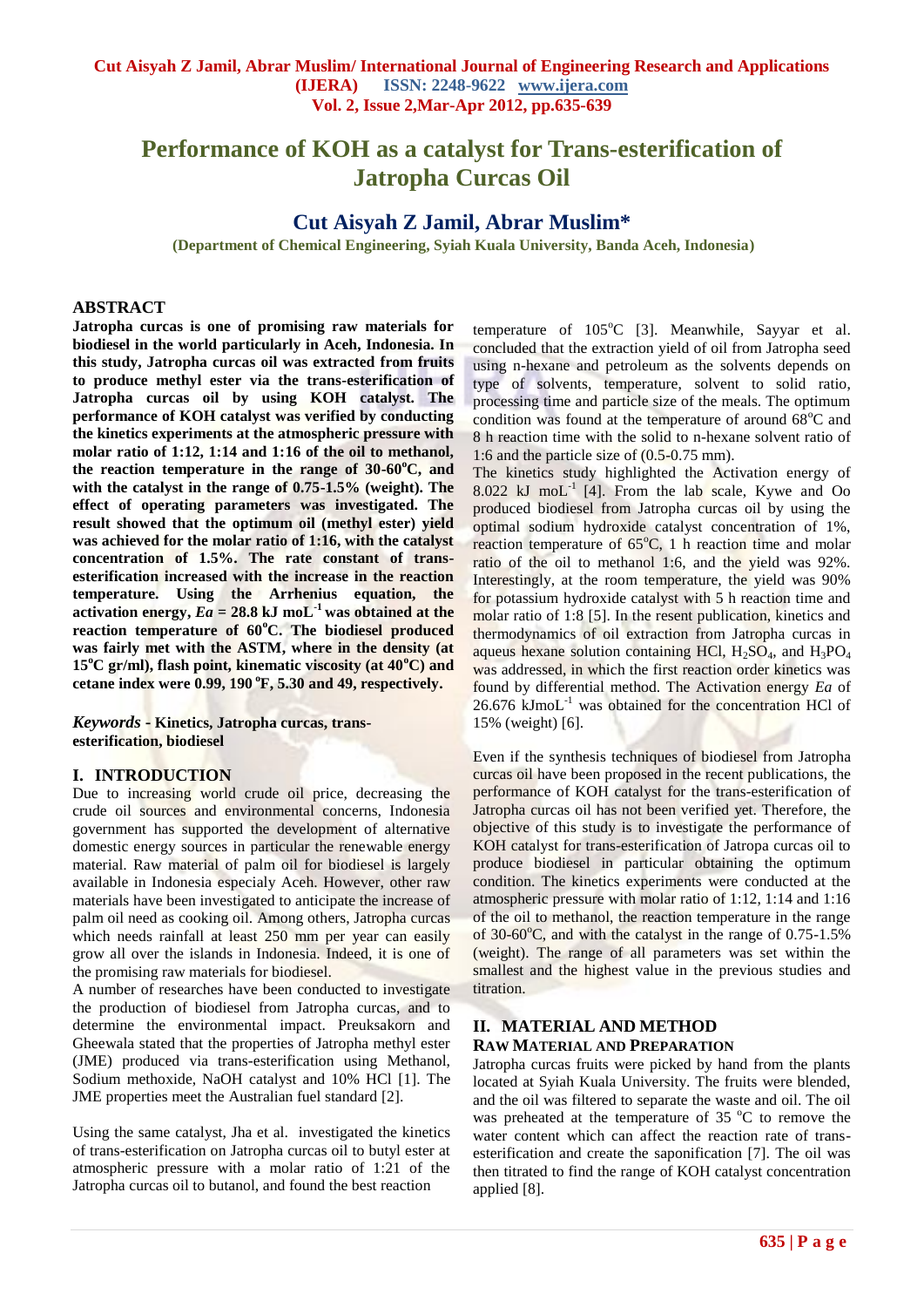#### **TRANS-ESTERIFICATION OF JATROPHA CURCAS OIL**

To produce methyl ester via the trans-esterification of Jatropha curcas oil, the trans-esterification reaction was taken place in a glass reactor equipped with reflux condenser, a mechanical stirrer, a thermometer and sample port. The reactor was submerged with a temperature controlled water bath.

The first kinetics experiment was conducted at the atmospheric pressure with molar ratio of 1:12 of the oil to methanol with the KOH catalyst concentration of 0.75% (weight), stirred at 200 rpm, and the reaction temperature of 30°C. The oil was firstly put in the reactor. The catalyst and methanol were placed in a sealed volumetric flask, and the mixture was stirred using a magnetic stirrer for 15 minutes. Then, the mixture was put in the reactor and stirred for 40 minutes to let the trans-esterification reaction occurs. The samples were taken at the reaction time of 3, 6, 10, 20 and 40 minutes and the composition was analysed by using a gas liquid chromatography (GLC). When the reaction completed, the mixture was placed in an extraction flask and settled for 12-24 hours to separate methyl ester and glycerol. Methyl ester was washed using distilled water in a sealed volumetric flask and stirred for 15 minutes. The excess solvent was separated using rotary vacuum evaporator. Methyl ester was analysed to find the characteristics of density, flash point, kinematic viscosity and cetane index by using American Society for Testing and Materials [9].

The experiment was repeated for the conditions; 1:14 and 1:16 of the oil to methanol molar ratio, the reaction temperature in the range of  $30^{\circ}$ C,  $40^{\circ}$ C,  $50^{\circ}$ C and  $60^{\circ}$ C with KOH catalyst concentration of 0.75%, 1%, 1.25% and 1.5% (weight).

#### **III. RESULTS AND DISCUSSION**

The trans-esterification reaction to produce biodiesel of methyl ester from Jatropha curcas oil of triglycerides by using KOH catalyst is expressed as follows [10]:

| $H_2C - O - CO - R_1$ |                                                           | $R_1$ COOCH <sub>3</sub>  | $H_2C-OH$   |
|-----------------------|-----------------------------------------------------------|---------------------------|-------------|
|                       | catalyst                                                  |                           |             |
|                       | $HC - O - CO - R_3 + 3 CH_3OH$ + $R_2COOCH_3$ + $HC - OH$ |                           |             |
| $H_2C - O - CO - R_3$ |                                                           | $R_2$ COOCH <sub>3</sub>  | $H_2C - OH$ |
| (Triglycerides)       | (Methanol)                                                | (Methyl Ester) (Glycerol) |             |
|                       |                                                           |                           |             |

The reaction rate is faster at the beginning reaction time than the end reaction time. At the beginning reaction time, triglycerides is transformed to diglycerides following with monoglycerides. At the end of reaction time, monoglycerides is then transformed to be three moles of methyl ester and glycerol.

#### **EFFECT OF KOH CATALYST CONCENTRATION**

The effect of KOH catalyst concentration on the percent methyl ester yield is clearly shown in Figs. 1, 2 and 3, as the results of kinetics experiments. Fig. 1 represents the reaction temperature  $({}^{\circ}C)$  versus the percent (weight) methyl ester

yield for the molar ratio of 1:12 of the oil to methanol with the KOH catalyst concentrations of 0.75, 1, 1.25, and 1.5 % (weight). As can be seen in Fig. 1, the methyl ester yield for the KOH catalyst concentration of 1.5 % is much higher than the methyl ester yield for the KOH catalyst concentration of 0.75 % at the reaction temperature from  $30^{\circ}$ C to  $60^{\circ}$ C.



**Fig. 1.** The methyl ester yield versus the reaction temperature for the molar ratio of 1:12 of the oil to methanol with the KOH catalyst concentrations of 0.75, 1, 1.25, and 1.5 % (weight)

For examples, the methyl ester is approximately 79.5% and 70.2% for the KOH catalyst concentration of 1.5 % at the reaction temperature of  $60^{\circ}$ C and  $40^{\circ}$ C, respectively (see the top curve in Fig. 1). At the same reaction temperature, it is approximately 60.3% and 57.9%, respectively for the KOH catalyst concentration of 0.75 % (see the bottom curve in Fig. 1).

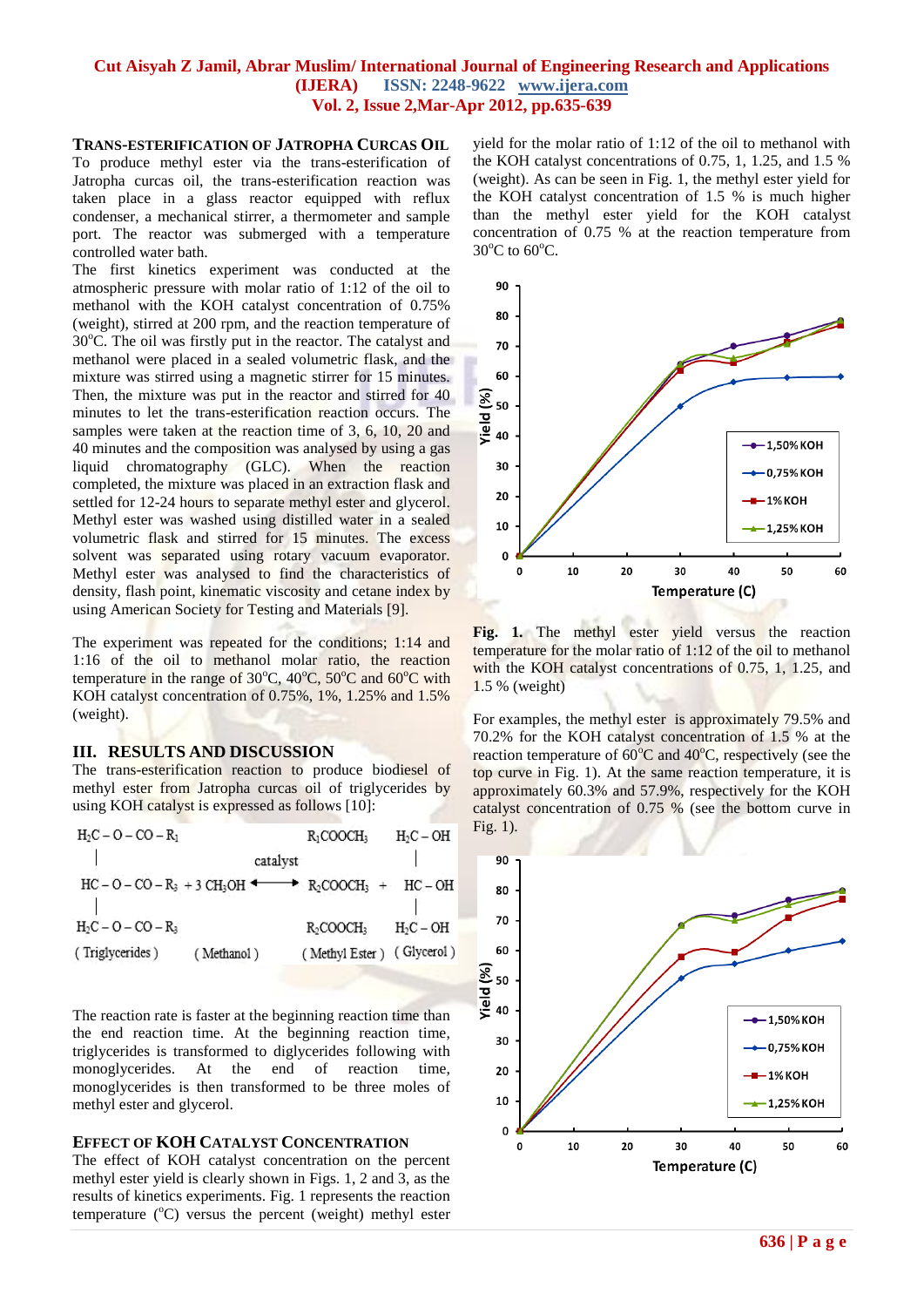**Fig. 2.** The methyl ester yield versus the reaction temperature for the molar ratio of 1:14 of the oil to methanol with the KOH catalyst concentrations of 0.75, 1, 1.25, and 1.5 % (weight)



**Fig. 3.** The methyl ester yield versus the reaction temperature for the molar ratio of 1:16 of the oil to methanol with the KOH catalyst concentrations of 0.75, 1, 1.25, and 1.5 % (weight)

The methyl ester yield for the KOH catalyst concentration of 1.5 % is still higher than the methyl ester yield for the KOH catalyst concentrations of 1% and 1.25% even if the plots are likely very close one another. For example, the methyl ester yield for the KOH catalyst concentration of 1.5 % is approximately 79.5%, and it is approximately 78.5% and 77% for the KOH catalyst concentrations of 1.25% and 1%, respectively as shown by the plots at the reaction temperature of  $60^{\circ}$ C in Fig. 1.

Overall, all the curve of the methyl ester yield for the KOH catalyst concentrations of 1.5 % is on the upper plots than the ones for the lower the KOH catalyst concentrations in the reaction temperature range of  $30{\text -}60^{\circ}$ C with the molar ratio of 1:12, 1:14 and 1:16 of the oil to methanol, as can be observed from Figs. 1, 2 and 3, respectively. In other words, the higher KOH concentration applied in the transesterification of Jatropha curcas oil to biodiesel results in the higher biodiesel yield. However, the optimum KOH concentration would be approximately 1.5%, as can be seen from the Figs. where the yield for 1.25% KOH is almost the same as the yield for 1.5% KOH.

#### **EFFECT OF OIL TO METHANOL RATIO**

The effect of molar ratio of Jatropha curcas oil to methyl ester can be highlighted from Figs. 1, 2 and 3. By increasing the molar ratio of the oil to methanol, the methyl ester yield increases at the same KOH catalyst concentration and reaction temperature. As can be observed from 1 and 2, by increasing the molar ratio of the oil to methanol from 1:12 to

1:14, the methyl ester yield increases from approximately 70.8% to 80.5%, respectively for the reaction temperature of  $60^{\circ}$ C and the KOH catalyst concentration of 1.5%.

The effect of increasing the molar ratio of oil to methanol on the methyl ester yield because the more methanol molar is available, the more trans-esterification of the oil to methyl ester can be possibly taken place in the reactor. This creates the more methyl ester yield. Other examples can be highlighted from Figs. 2 and 3. The methyl ester yield increases from approximately 80.5% to 82.5% for the increase in the molar ratio of the oil to methanol from 1:14 to 1:16, respectively for the reaction temperature of  $60^{\circ}$ C and the KOH catalyst concentration of 1.5%. For the KOH catalyst concentration of 1%, it increases from approximately 74.5% to 78.4%, respectively for the molar ratio of the oil to methanol from 1:14 to 1:16 for the reaction temperature of  $60^{\circ}$ C (see Figs. 2 and 3). The similar effect of increasing the molar ratio of the oil to methanol on the methyl ester yield is viewed in the range temperature of 30, 40, 50 and 60  $^{\circ}$ C for the KOH catalyst concentrations of 0.75% and 1.25%.

# **PERFORMANCE OF KOH CATALYST**

Figs. 1, 2 and 3 show the effect of reaction temperature on the methyl ester yield from trans-esterification of Jatropha curcas oil. It was noticeably shown that increasing the transesterification reaction temperature increases the methyl ester yield. The reaction rate constant was also expected increased by increasing the reaction temperature, and it was observed in the kinetics experiments. The reaction rate constant at the reaction temperature of  $30^{\circ}$ C,  $40^{\circ}$ C,  $50^{\circ}$ C and  $60^{\circ}$ C were obtained by sampling and analysing the methyl ester concentration at the reaction time of 3, 6, 10, 20 and 40 minutes.

The results of kinetics experiments with the oil to methanol molar ratio of 1:16, the KOH catalyst concentration of 1.5% (weight) was chosen to obtain the rate constant because this operation condition gave the optimal yield of methyl ester.

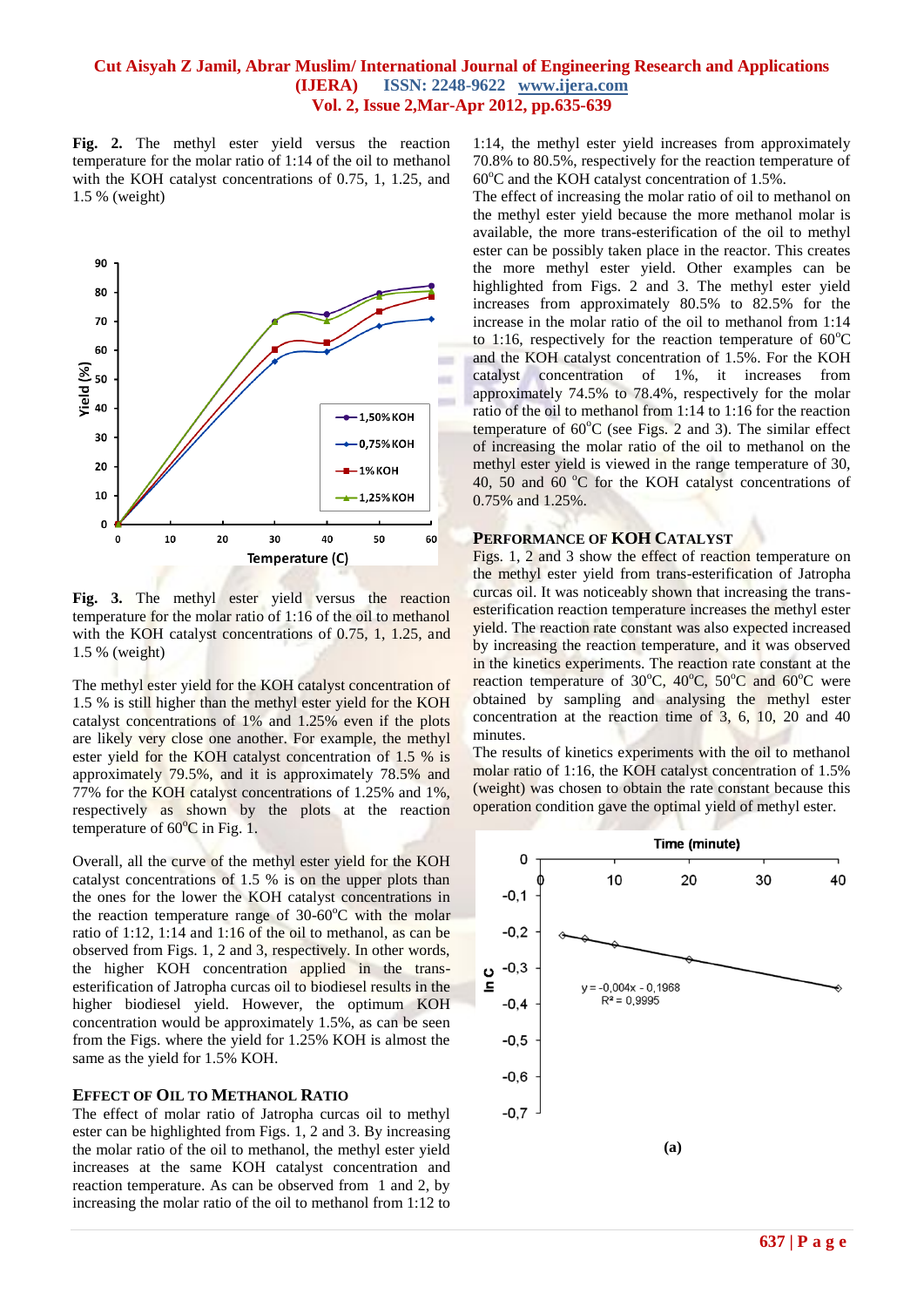

**Fig. 4.** The reaction time versus ln C (C is the methyl ester concentration for trans-esterification of Jatropha curcas oil to methyl ester with the oil to methanol molar ratio of 1:16, the KOH catalyst concentration of 1.5% for the reaction temperature; (a)  $30^{\circ}$ C, (b)  $40^{\circ}$ C, (c)  $50^{\circ}$ C and (d)  $60^{\circ}$ C

As can be seen in Fig. 4.a, the slope of straight line of reaction time versus ln C (C is the methyl ester concentration), which is  $0.004$  minute<sup>-1</sup>, represents the reaction rate constant at the reaction temperature of  $30^{\circ}$ C. Meanwhile, the reaction rate constant for the reaction temperature of  $40^{\circ}$ C,  $50^{\circ}$ C and  $60^{\circ}$ C is approximately 0.0054 minute<sup>-1</sup>, 0.0073 minute<sup>-1</sup> and 0.0096 minute<sup>-1</sup>, as shown in Figs. 4.b, 4.c and 4.d, respectively.



**Fig. 5.** The presentation of 1/T versus ln k for transesterification of Jatropha curcas oil to methyl ester with the oil to methanol molar ratio of 1:16, the KOH catalyst concentration of 1.5% at the reaction temperature of  $60^{\circ}$ C

The trans-esterification reaction is a first order process expressed by Equation (1), the Arrhenius equation where the reaction rate constant increases with increasing the reaction temperature.

$$
k = Ae^{-Ea/RT}
$$
 (1)

where *k* is the trans-esterification reaction rate constant, *A* denotes as the Arrhenius constant or frequency factor, *Ea* represents the trans-esterification activation energy, *R* is the universal gas constant, *T* is the reaction temperature. The activation energy can be worked out by plotting ln *k* versus 1/*T* by which the slope of the straight line is the activation energy terms of  $-Ea/R$ , and the intercept is the Arrhenius constant terms of ln *A*. As can be seen in Fig. 5, the Arrhenius constant is approximately 5.42, and the activation energy is approximately 28.8 kJ mo $L^{-1}$ .

#### **PROPERTI OF JATROPHA CURCAS BIODIESEL**

The property of methyl ester as the Jatropha curcas biodiesel in this study was determined by American Society for Testing and Materials (ASTM). The density, flash point, kinematic viscosity and cetane index was termined by D.1298 method, D.93 method, D.445 method and D.976 method of ASTM, respectively [9]. A comparison of the property of Jatropha curcas biodiesel produced in this research and ASTM-based biodiesel is listed in Table 1.